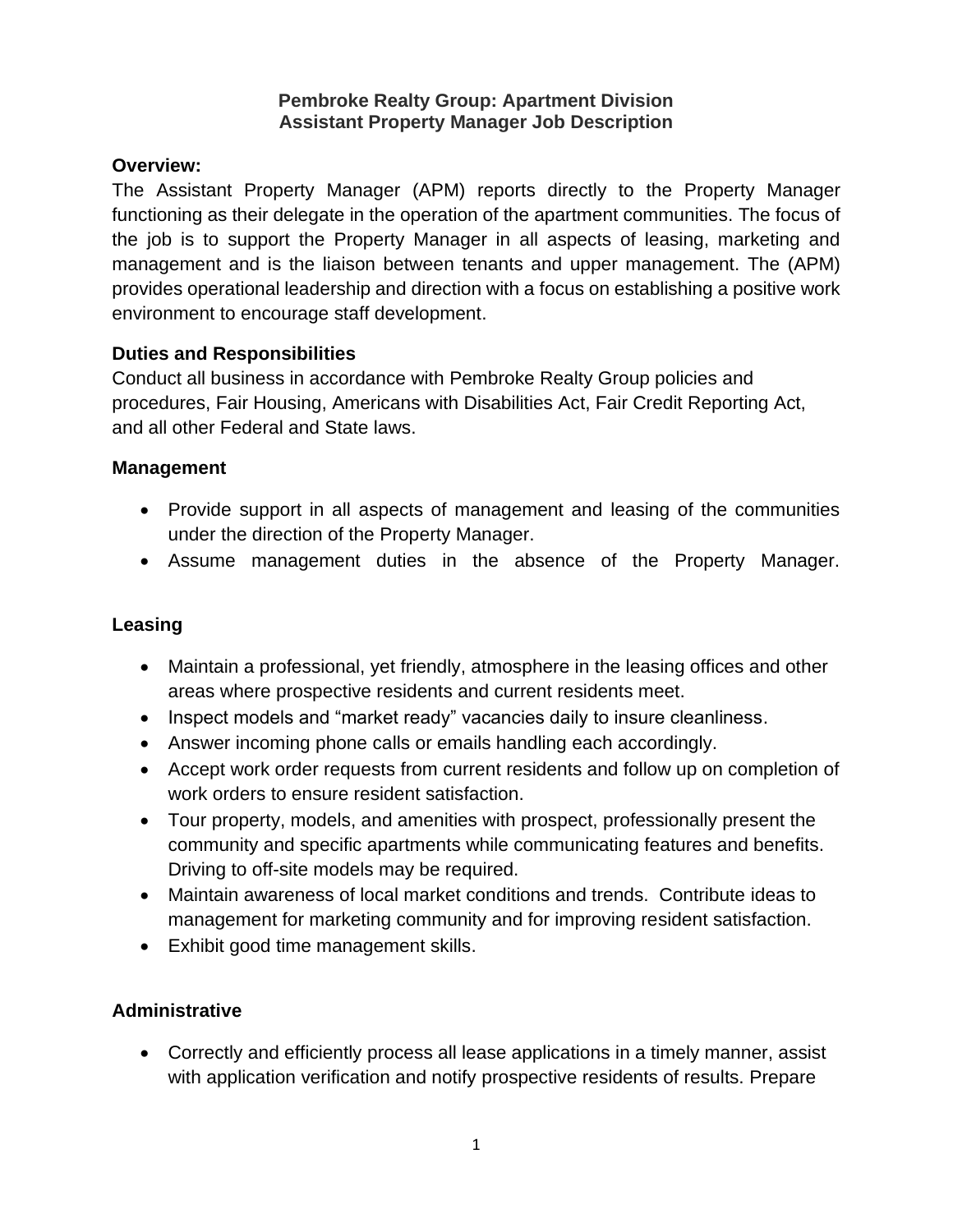move-in packages and review lease agreements with prospect at time of movein. Prepare miscellaneous resident communication as needed.

- Complete all lease paperwork including related addenda and accept rental and/or utility payments and deposits.
- Processing of payables.
- Physically inspect community when on grounds, report any service needs to maintenance staff.
- Responsible for scheduling approved contractors for apartment turns and work needed at assigned community as directed by the Property Manager.
- Inspect property regularly for lease violations.
- Inventory office supplies on periodic basis and report needs to the Property Manager.
- Assist with the maintaining of weekly traffic reports, monthly corporate reports, resident communication, move-out inventory, market surveys, etc.
- Assist the Property Manager in quality assurance of all paperwork for accuracy.

### **General**

- Work hours: 40 hours per week. Our offices are open seven days a week and will require weekend availability.
- Perform any additional duties as assigned by the Property Manager.

## **Qualifications**

# **The following qualifications are required for the Assistant Property Manager position. Any misrepresentation of qualifications at the time of hire may result in termination of employment.**

- High School Diploma or equivalent.
- Basic accounting, record-keeping, and the ability to multitask.
- Ability to work independently and with others.
- Ability to solve problems and to communicate effectively with residents, coworkers, and management.
- Professional appearance and manner.
- Possess positive outlook and personal integrity.
- Loyalty to employer.
- Excellent leasing and closing skills.
- Basic computer skills and good organizational skills.
- Ability to walk property, climb stairs, bend, kneel, squat, stretch and lift up-to fifteen (15) pounds.